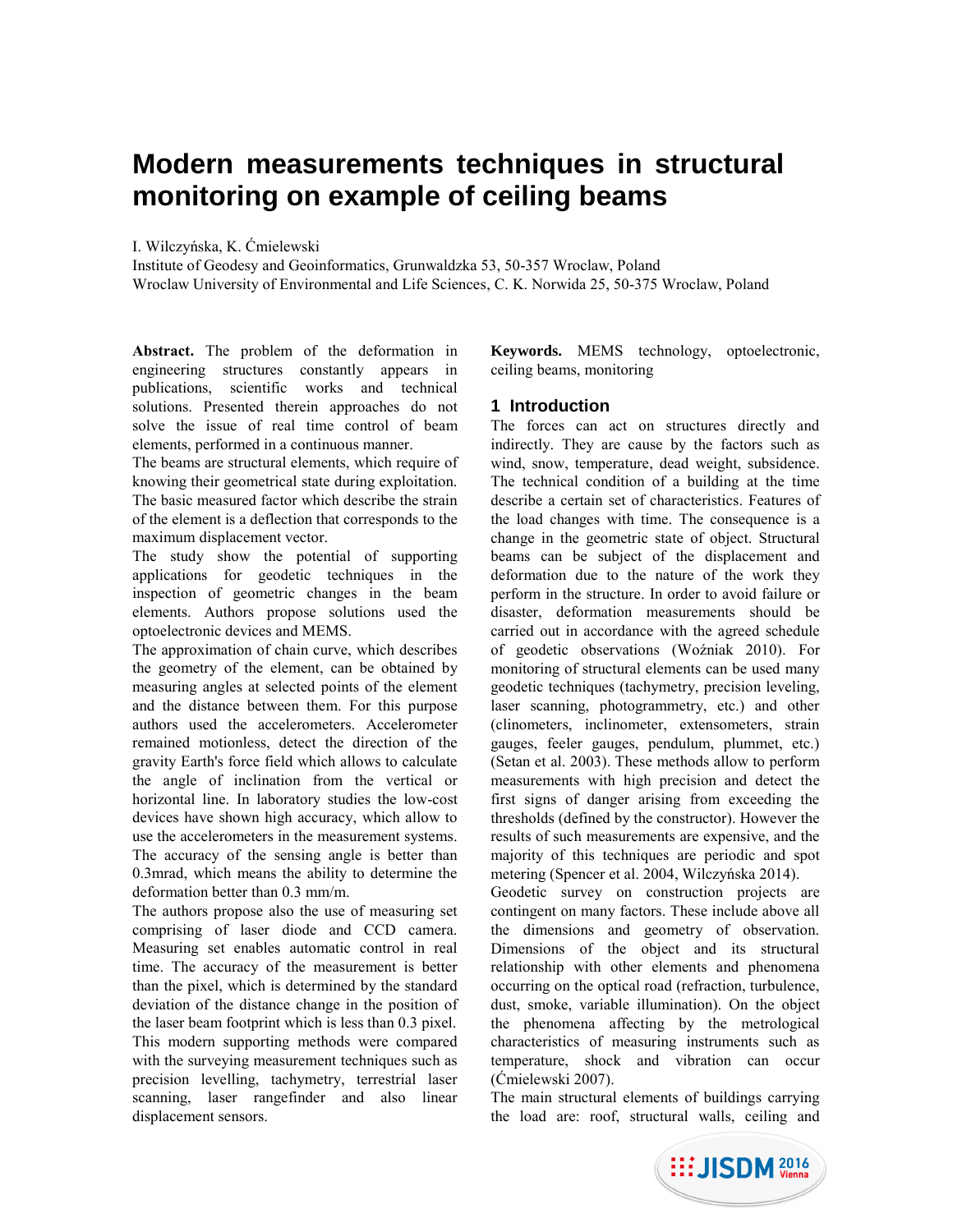foundation. Classification due to the proportion of dimensions is as follows:

- section bars (one dimension substantially greater than the other),

- surface elements (two dimensions significantly larger than the third),

- massive elements (all dimensions are of the same order).

Development of applications used optical instruments in the field of geodesy inevitable, and the combination of optics with electronics provides optimal results. For example, one could mention computer-controlled surveying instruments for measuring deformation and laser systems for determine the higher precision displacement measurement (of static and dynamic) (Bryś et al. 2009, Kledyński 2011).

## **2 Conception of measuring devices 2.1 Laser diode and a CCD camera**

Deflection is an essential subject of measurement. Proposed solution used a laser diode and a CCD camera (Fig. 1). On the object should be mounted a flat mirror. The laser beam is emitted from a constant place. This beam is reflected from a mirror and falls on the CCD matrix. From camera we can read the position of the beam in the CCD coordinate system of x, y. Displacement, change the position of the mirror which causes a movement of the laser beam on the CCD. Scaled reading from camera determine the displacement of the building component. To perform these measurements it is necessary the image recording module in digital form and simple computer application for movement calculation.

The accuracy of the measurements is calculated at the level under pixel, which is determined by the standard deviation of the distance changes in the position trace of the laser beam and its value is less than 0.3 pixel. This distance corresponds to a change height mirror of 0.1 mm. The resulting standard deviations did not differ statistically significantly as a result of the conducted test F-Snedecor  $F \leq F_{KR}$ .

#### **2.2 MEMS sensors observation system**

The beams doesn't work always equal, it can occur that beams have some internal weakness points, which can move the point of the maximum displacement from the center of element to one side of it. For that reason it is also important to determine the chain curve, describing the shape of it.

To identify changes in the position of points, we can use MEMS technology (called Micro Electro-Mechanical Systems). Data from the devices such as acceleration vectors from three axis are transmitted in real-time and calculated the Euler angels. Because we know the distance between points we can calculate the displacements. When the limit of this values are exceeded, the warning message is going to be displayed and an alarm is triggered. Then the proper people will launch the appropriate alarm procedure. This device (Fig. 2) in laboratory tests shows high accuracy (Ćmielewski et al. 2011).

Using the known parameters of accelerometer can be obtained accuracy angles of about  $1^\circ$ . If we want to achieve better results, accelerometers must be calibrated.

Calibration should be carried out in 6 positions, the data should be recorded within 5 - 10 seconds with a frequency of 100 Hz at all 6 position of the accelerometer. Then, using the method of least squares 12 define calibration parameters.



**Fig. 1** Functional diagram of low-cost observation system (Wilczynska 2014).



**Fig. 2** Scheme of MEMS sensors observation system (Wilczynska 2014).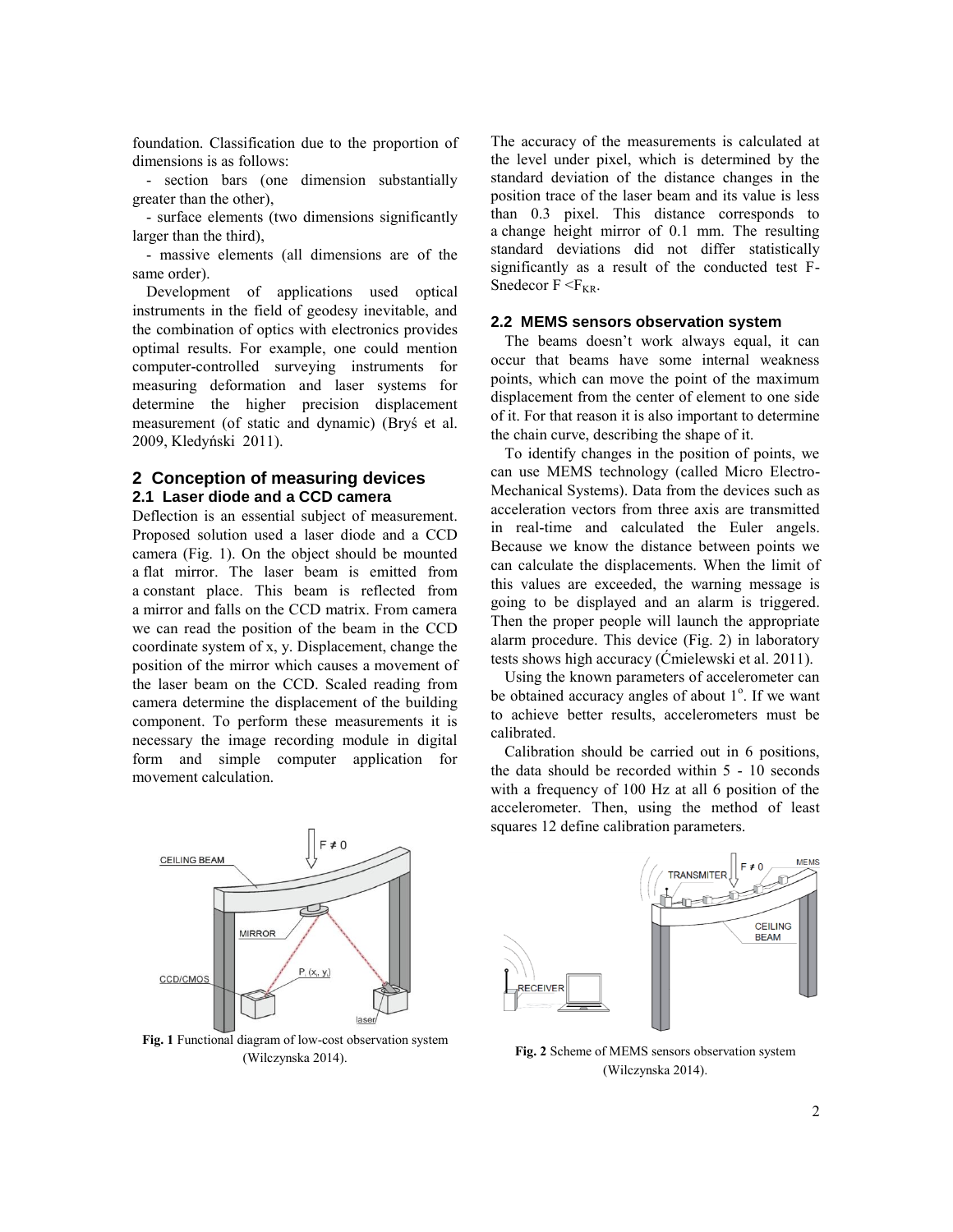

**Fig. 3** Laboratory tests on concrete beam.

# **3 Test Description and Results**

The test of prototypes was conducted on press in Technology Laboratory of Materials and Structures at the Institute of Civil Engineering at the University of Life Sciences in Wroclaw. The beam was equipped for a several control methods. Fig. 3 shown laboratory tests on concrete beam.

Control method were: tachometry, precise levelling, linear displacement sensor, hand laser ranging device "Disto", and prototype methods: MEMS technique and laser beam with CCD camera were tested.

The load has been raised, such that the each measuring phases beam having a constant deflection, allowing comparison of results for different techniques performed at that stage. The first measurement was taken before the load occurred, and was marked as "0". Subsequent measurements correspond to a deflection of 1 mm, 2, 3, 4, 5, 10, 20, 40 and 60 mm. Thus, simulated load continued growth of the component. The deflection was read at mid-span beam using the linear displacement sensor PTX (Wilczyńska 2014).

The continuous measurements were recorded by sensors: MEMS and linear displacement sensor. Measurement data from sensors MEMS and PTX were averaged for comparison with other measurement methods. MEMS sensors have a gentle transition between the various cycles, which is caused by using a Kalman filter. However, in real life we have really rarely to deal with such a sudden increase in the deflection caused by the applied force. In addition, the deflection limits adopted for reinforced concrete beams based on supports with spacing of 3 m is approx. 15 mm.

| <b>Table 1.</b> Results of measurments. |       |             |          |         |         |            |
|-----------------------------------------|-------|-------------|----------|---------|---------|------------|
| The measurement method                  |       |             |          |         |         |            |
|                                         | Laser | <b>MEMS</b> | Leveling | Scannig | Nivel   | <b>PTX</b> |
| $\theta$                                | 0.0   | 0.00        | 0.00     | 0.000   | 0.00000 | 0.0000     |
| 1                                       | 0.5   | 0.13        | 0.30     | 0.107   | 0.05465 | 0.0662     |
| $\overline{c}$                          | 1.0   | 0.41        | 0.73     | 0.834   | 0.56957 | 0.5466     |
| 3                                       | 2.0   | 1.21        | 1.27     | 2.06    | 1.23070 | 1.0475     |
| 4                                       | 2.5   | 1.94        | 2.06     | 2.002   | 2.22110 | 1.7460     |
| 5                                       | 3.7   | 2.83        | 2.94     | 3.007   | 3.42909 | 2.6320     |
| 6                                       | 9.0   | 6.87        | 7.74     | 7.443   | 8.01357 | 7.0285     |
| 7                                       | 19.0  | 18.23       | 17.69    | 17.665  |         | 16.1800    |
| 8                                       | 42.5  | 40.70       | 41.63    | 41.521  |         | 38.3600    |
| 9                                       | 66.5  | 61.40       | 65.55    | 65.079  |         | 60.4150    |
| 10                                      | 48.0  | 46.35       | 47.31    | 46.897  |         | 46.9200    |

Methods used in the experiments demonstrate that convergence of the result in the range of 20 mm maximum vertical displacement vector in the middle of the structural element.

# **4 Summary and conclusions**

The proposed apparatus for monitoring of the geometric state of structural components were assumed to be as cheap as possible, but also have sufficient accuracy for the monitoring purposes.

The surveying and physical methods are used primarily because of their accuracy, so the measurements are performed only periodically due to the cost of it.

The aim of this study was to enrich measurement techniques for development more tools to support monitoring of the geometrical status of individual structural elements. For this purposes authors used rapidly growing MEMS technology, piezoelectric sensors and simple measurement solutions like laser diode and a camera CCD / CMOS, which allow for continuous measurement.

The subject of the buildings monitoring in the world still develops, especially in areas threatened by earthquakes. There are also measurement systems that are using of the aforementioned techniques and technologies. However, their implementation is financially expensive. The solutions proposed in the work are cheap and allow to obtain accuracy of less than  $\pm$  1 mm while minimizing the cost of sensors and the whole monitoring systems. In case of detection of significant changes in geometry by the proposed solutions, should started the classic observation for an inspection of the object deformation. Therefore, this work has concentrated